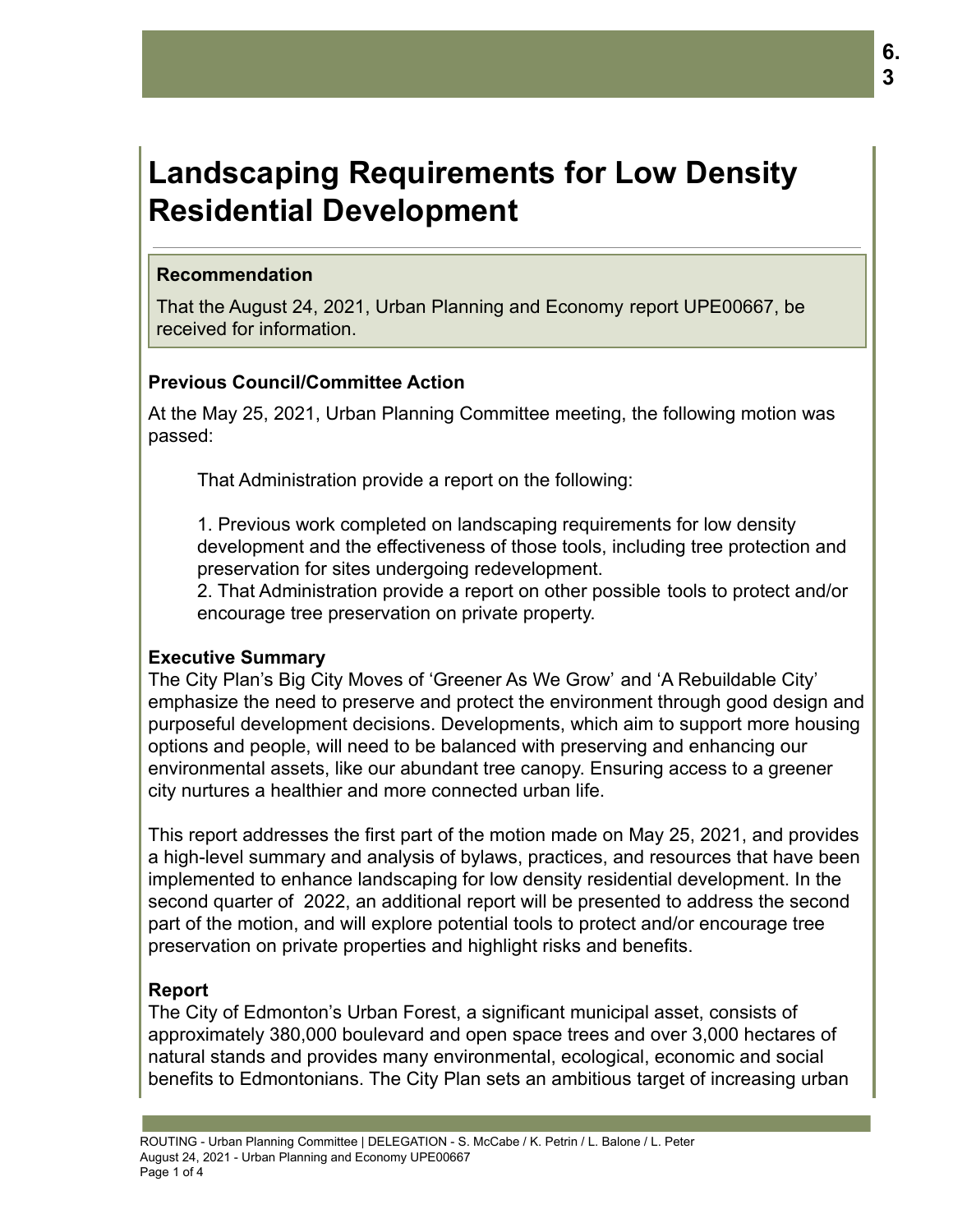trees by two million, which will require adding greenery throughout our city's nodes and corridors, parks, public realm, and private property.

Edmonton's mature neighbourhoods are characterized by a rich environmental biodiversity, including mature trees. In some cases of redevelopment, property owners have removed trees prior to development often because the existing tree location limited the buildable area of a site, or presented access issues during construction. In some scenarios, existing trees may be unhealthy (e.g. diseased/dying) and need to be removed. Over the past decade, the City of Edmonton has discussed and considered approaches to address tree protection on private properties while also promoting tree plantings for new development.

#### **Landscaping Requirements in Zoning Bylaw 12800**

Prior to 2016, landscaping (tree and shrub planting) for most low density residential development was not required through the Zoning Bylaw. As Attachment 1 indicates, City Council approved regulatory changes on June 27, 2016, through Bylaw 17672 -*Text Amendment to Zoning Bylaw 12800 to Amend Landscaping Requirements for Low Density Residential Development and Introduce Incentives for Preserving Existing Trees and Shrubs:*

- Minimum tree and shrub planting requirements (section 55.2), as well as:
	- Landscaping to be provided on a site within 18 months of occupancy of a development or commencement of a Use
	- $\circ$  Landscaping maintained on a site for a minimum of 42 months after the occupancy of a development or commencement of a Use
	- $\circ$  Site plan that identifies the number, type, approximate size of existing trees and shrubs proposed for preservation
- Incentives for preserving trees on private property (section 55.6) the requirement to provide trees and shrubs could be satisfied either through planting new or preserving existing trees and shrubs

A number of past reports (Attachment 1) have not supported a Development Permit process to add or remove trees on private property, due to difficulties in effective implementation and enforcement (Sustainable Development report CR\_2368 - Development Permit Options and Incentives for Preserving Trees on Private Residential Properties discussed at the August 18, 2015, Executive Committee meeting). For example, to assess the health of a tree and whether it should be removed, arborists would need to be hired, increasing costs for applicants, and requiring additional resources for Administration to process and review the application.

While the City has taken steps to protect and encourage retention of trees on City property like boulevards and parkland (Corporate Tree Management Policy C456A and proposed Public Tree Bylaw 18825), trees on private property are not subject to the same regulations. Prior to the introduction of the City Charter in 2018, the City did not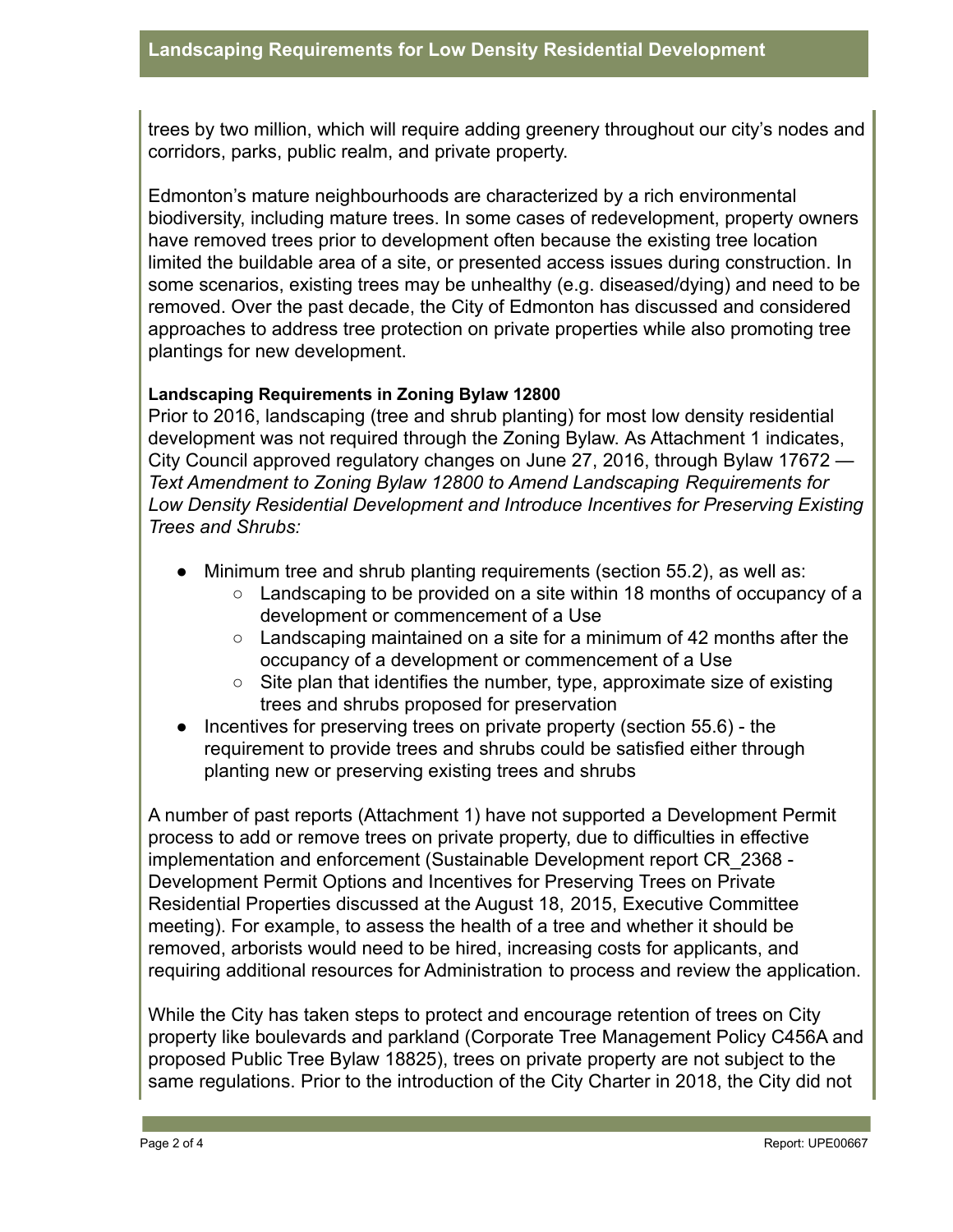have the authority through the *Municipal Government Act* to regulate private trees outside of the Zoning Bylaw. City Administration is currently reviewing whether the City's expanded authority under the City Charter allows for such regulation at this time.

#### **Current Practices and Resources**

Attachment 2 provides a list of policy, programs, and processes implemented and their effectiveness, such as:

- Minimum tree and shrub planting requirements;
- Incentives for preserving trees on private residential properties;
- Educational and promotional opportunities (e.g. websites, brochures, City staff, webinars); and
- Compliance and enforcement measures (e.g. landscaping timelines, Expedited Infill Pilot).

A preliminary assessment of these practices and resources indicates increased regulatory and procedural change, relative compliance, and enhanced awareness, education, and utilization. Additional data and analysis will support the upcoming Q2 2022 report.

#### **Next Steps**

Administration will explore and present in Q2 2022 possible tools to protect and/or encourage tree preservation on private property. Additionally, continued refinements and improvements to current practices and resources will be explored and implemented where possible.

#### **Corporate Outcomes and Performance Management**

| <b>Corporate Outcome(s):</b> Edmonton is an environmentally sustainable and resilient city                                                                    |                                                                       |                                                                   |                                                                             |
|---------------------------------------------------------------------------------------------------------------------------------------------------------------|-----------------------------------------------------------------------|-------------------------------------------------------------------|-----------------------------------------------------------------------------|
| Outcome(s)                                                                                                                                                    | Measure(s)                                                            | Result(s)                                                         | Target(s)                                                                   |
| City Plan (2.3.1.2):<br>Encourage residential and<br>non-residential<br>redevelopment that<br>contributes to the livability<br>and adaptability of districts. | Implement tree and shrub planting<br>requirements on private property | Implemented in 2016<br>as Bylaw 17672                             | Adoption as Bylaw                                                           |
|                                                                                                                                                               | Implement incentives for preserving trees<br>on private property      | Implemented in 2016<br>as Bylaw 17672                             | Adoption as Bylaw                                                           |
|                                                                                                                                                               | Create educational opportunities on tree<br>protection                | Implemented in 2016<br>(data results outlined<br>in Attachment 2) | Creation of websites.<br>brochures, webinars,<br>and dedicated City staff   |
|                                                                                                                                                               | Increased compliance and reduction in<br>enforcement                  | Implemented in 2016<br>(data results outlined<br>in Attachment 2) | 18 month landscaping<br>timeline for low density<br>residential development |